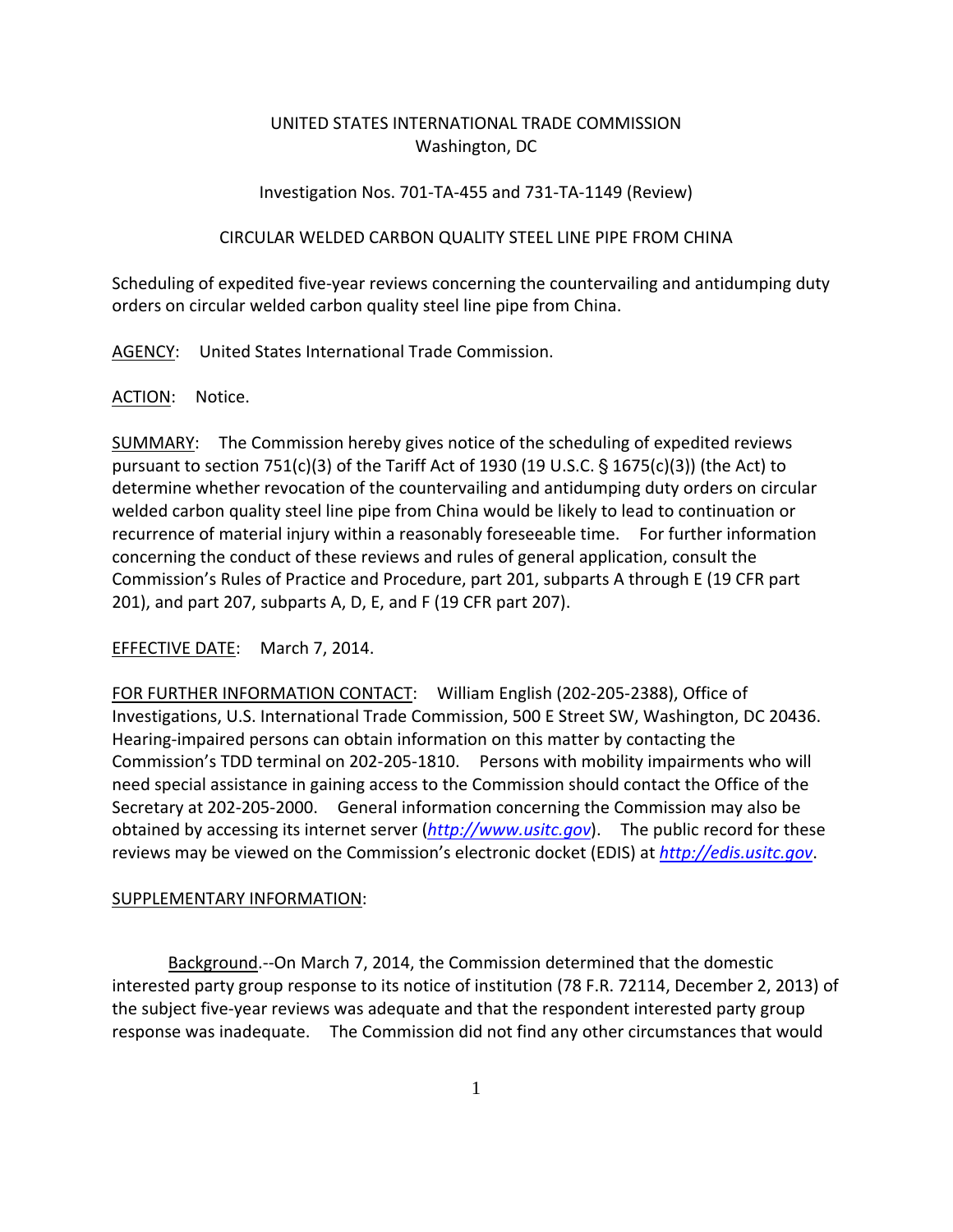warrant conducting full reviews.<sup>1</sup> Accordingly, the Commission determined that it would conduct expedited reviews pursuant to section 751(c)(3) of the Act.<sup>2</sup> <sup>3</sup>

Staff report.‐‐A staff report containing information concerning the subject matter of the reviews will be placed in the nonpublic record on April 4, 2014, and made available to persons on the Administrative Protective Order service list for these reviews. A public version will be issued thereafter, pursuant to section 207.62(d)(4) of the Commission's rules.

Written submissions.‐‐As provided in section 207.62(d) of the Commission's rules, interested parties that are parties to the reviews and that have provided individually adequate responses to the notice of institution, $4$  and any party other than an interested party to the reviews may file written comments with the Secretary on what determination the Commission should reach in the reviews. Comments are due on or before April 9, 2014, and may not contain new factual information. Any person that is neither a party to the five-year reviews nor an interested party may submit a brief written statement (which shall not contain any new factual information) pertinent to the reviews by April 9, 2014. However, should the Department of Commerce extend the time limit for its completion of the final results of its reviews, the deadline for comments (which may not contain new factual information) on Commerce's final results is three business days after the issuance of Commerce's results. If comments contain business proprietary information (BPI), they must conform with the requirements of sections 201.6, 207.3, and 207.7 of the Commission's rules. The Commission's *Handbook on E‐Filing*, available on the Commission's website at http://edis.usitc.gov, elaborates upon the Commission's rules with respect to electronic filing.

In accordance with sections 201.16(c) and 207.3 of the rules, each document filed by a party to the reviews must be served on all other parties to the reviews (as identified by either the public or BPI service list), and a certificate of service must be timely filed. The Secretary will not accept a document for filing without a certificate of service.

 $\overline{a}$ 

 $1$  A record of the Commissioners' votes, the Commission's statement on adequacy, and any individual Commissioner's statements will be available from the Office of the Secretary and at the Commission's website.

 $2$  Commissioner Shara L. Aranoff did not participate in these adequacy determinations.

 $3$  The Commission has the authority to toll statutory deadlines during a period when the government is closed. Because the Commission was closed on December 10, 2013, and on January 21, February 13, and March 3, 2014 due to inclement weather in Washington, DC, the statutory deadline may be tolled by up to four days.

 $4\text{ }$  The Commission has found the responses submitted by the domestic interested parties to be individually adequate. Comments from other interested parties will not be accepted (*see* 19 CFR 207.62(d)(2)).